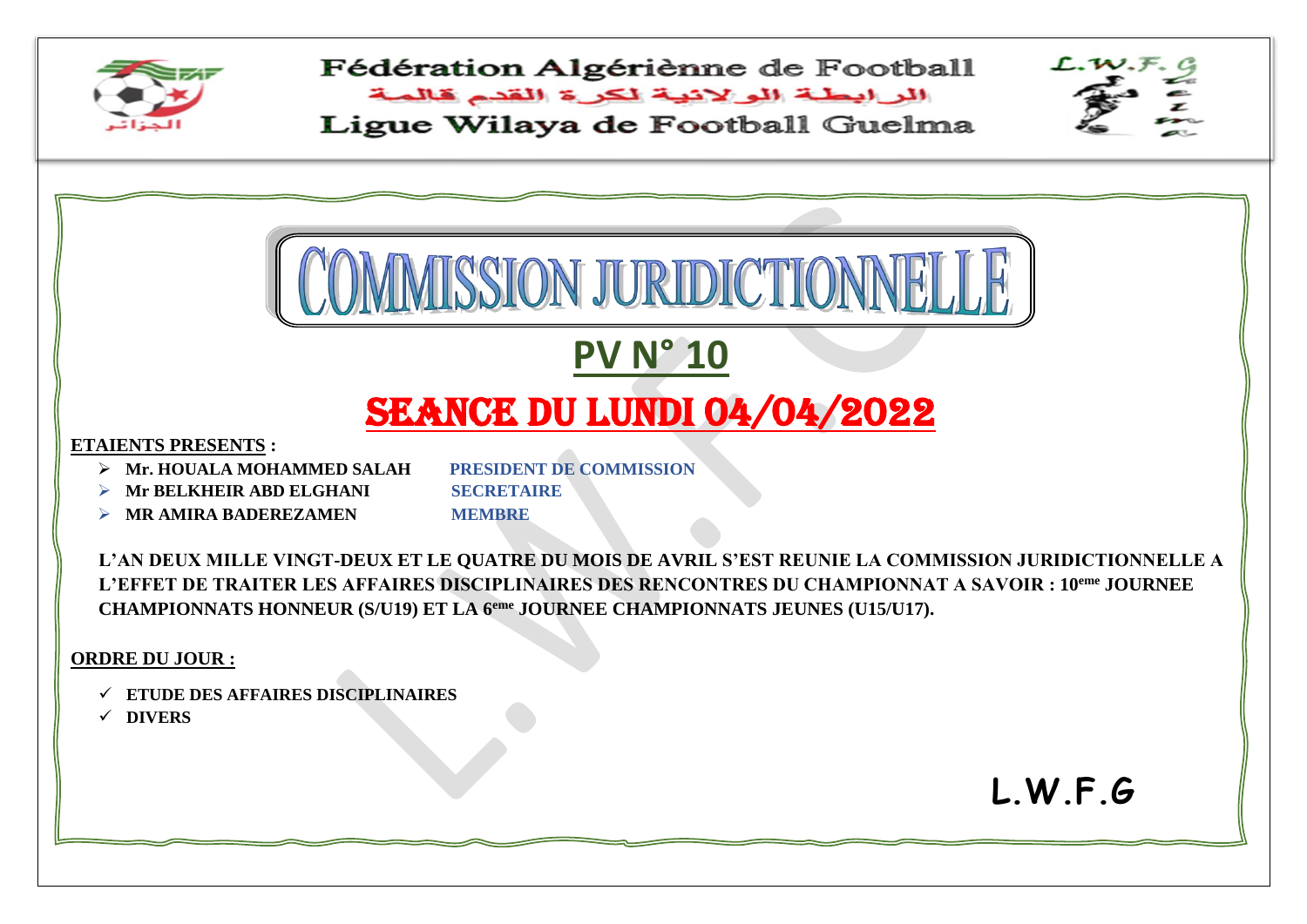



GUELMA le 04/04/2022

## COMMISSION WILAYA DE DISCIPLINE

**PV N** 10 Séance du 04/04/2022 Saison 2021 / 2022 Championnat SENIOR

## **Affaire N∞ 45 Rencontre ABN - USABB ( S ) Du 01/04/2022 (9 iËme journÈe)** Type Club Nom et Prénom Licence Sanction Nombre Motif Sanction Amende Article Date Effet **Championnat HONNEUR - - P.V N** 10 **JOUEUR ABN LADASSI MOHAMMED 2402024 AVERTISSEMENT 1 COMPORTEMENT ANTI SPORTIF 100 05/04/2022 ABN = AB NECHMAYA USABB = USABB Affaire N** 46 **Rencontre JAR - SCB (S)** Du 01/04/2022 (9 ième journée) Type Club Nom et Prénom Licence Sanction Nombre Motif Sanction Amende Article Date Effet **Championnat HONNEUR - - P.V N** 10 **JOUEUR JAR BELOUCIF CHAHINE 2432011 AVERTISSEMENT 1 COMPORTEMENT ANTI SPORTIF 100 05/04/2022 JOUEUR SCB BENTEBOULA FARIS 2410006 AVERTISSEMENT 1 COMPORTEMENT ANTI SPORTIF 100 05/04/2022 JAR = J AIN REGADA SCB = SC BELKHIER Affaire N** 47 **Rencontre OMG - ESAA (S) Du 02/04/2022** (10 ième journée) Type Club Nom et Prénom Licence Sanction Nombre Motif Sanction Amende Article Date Effet **Championnat HONNEUR - - P.V N** 10 **JOUEUR OMG CHAOUCH SALAH EDDINE 2401022 MATCH FERME DE 2 Matchs fermes COMPORTEMENT ANTISPORTIF ENVERS ADVERSAIRE 1500,00 DA 111 05/04/2022**<br>**ENVERS ADVERSAIRE MATCH FERME DE JOUEUR OMG ABDAOUI KHALIL 2401006 AVERTISSEMENT 1 COMPORTEMENT ANTI SPORTIF 100 05/04/2022 JOUEUR OMG ALLELE ZAKARYA 2401005 AVERTISSEMENT 1 COMPORTEMENT ANTI SPORTIF 100 05/04/2022 Sieme Social : CIT (S) Du 01/04/2022** (10 tème journée)<br> **RENOUILATER Social : COMPORTEMENT ANTISPORTIF**<br> **BENOUILATER SOCIAL ATALLES (AVENUE COMPORTEMENT ANTISPORTIF**<br> **BENOUILATER JAN BEGADA**<br> **RENOUILATER SOCIAL ENGINE** GUELMA le 04/04/2<br>
Saison 2021 / 2022<br>
Championnat HONNEUR - -<br>
Nombre Motif Sanction<br>
1 COMPORTEMENT ANTI SPORTIF<br>
100 05/04/2<br>
Championnat HONNEUR - -<br>
Nombre Motif Sanction<br>
1 COMPORTEMENT ANTI SPORTIF<br>
100 05/04/2<br>
COM

**ENVERS ADVERSAIRE 1 500,00 DA 111 1 05/04/2022**<br>**ENVERS ADVERSAIRE** 

**JOUEUR ESAA DEFLAOUI TAREK 2436016 COMPORTEMENT ANTISPORTIF 2 Matchs fermes COMPORTEMENT ANTISPORTIF** 

**MATCH FERME DE** 

**JOUEUR ESAA BELAZIZIA MOHAMED RIDA 2436015 AVERTISSEMENT 1 COMPORTEMENT ANTI SPORTIF 100 05/04/2022 JOUEUR ESAA RABHI ZIAD 2436027 AVERTISSEMENT 1 COMPORTEMENT ANTI SPORTIF 100 05/04/2022**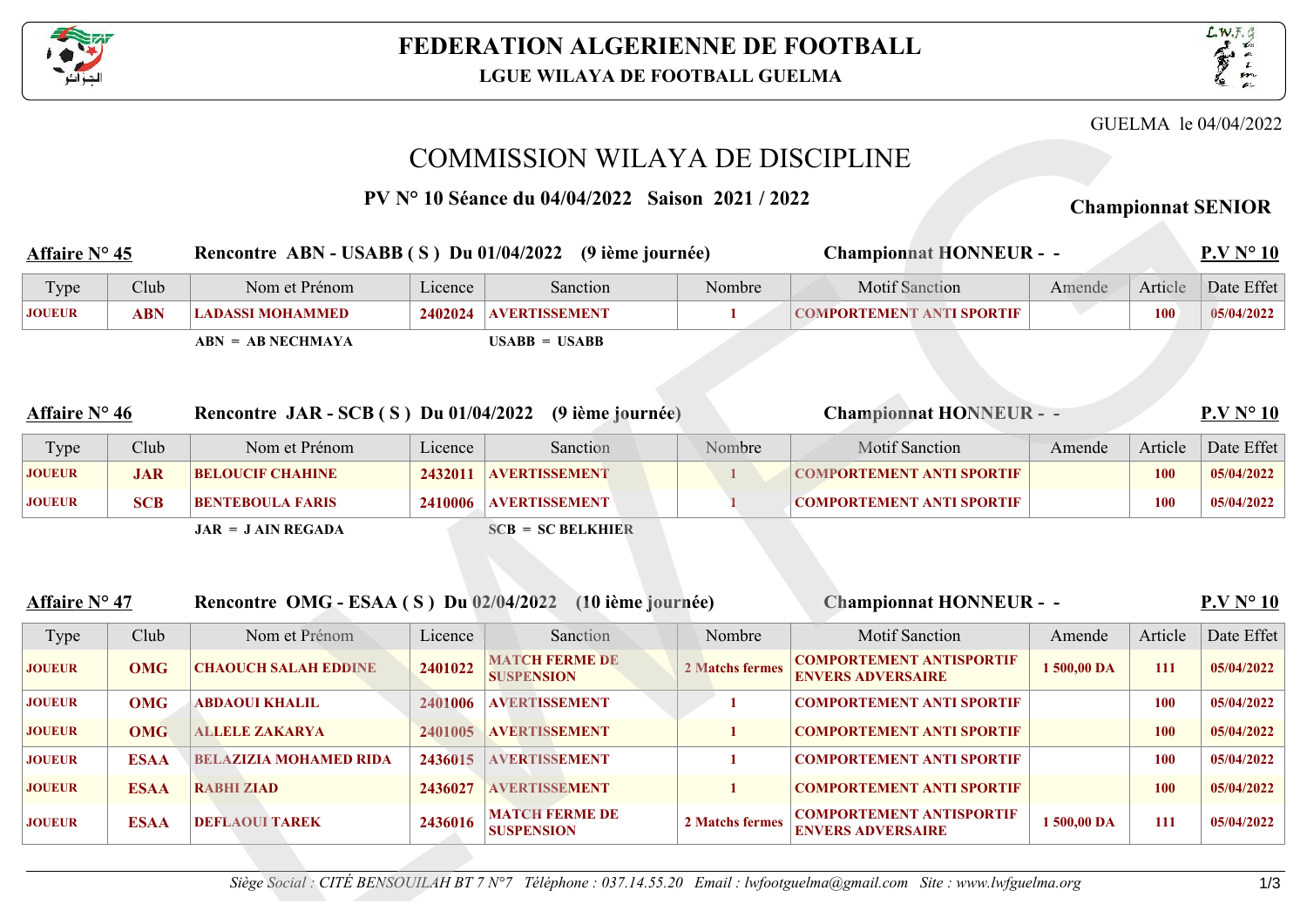| <b>Affaire N</b> 48                          |                    | Rencontre ABN - USABB (U19) Du 01/04/2022 (10 ième journée)                                                                  |                    |                                                         |                                                                                                                                 | <b>Championnat JEUNES - -</b>                                                              |             |                       | P.V N 10                             |  |  |  |  |  |
|----------------------------------------------|--------------------|------------------------------------------------------------------------------------------------------------------------------|--------------------|---------------------------------------------------------|---------------------------------------------------------------------------------------------------------------------------------|--------------------------------------------------------------------------------------------|-------------|-----------------------|--------------------------------------|--|--|--|--|--|
| Type                                         | Club               | Nom et Prénom                                                                                                                | Licence            | Sanction                                                | Nombre                                                                                                                          | <b>Motif Sanction</b>                                                                      | Amende      | Article               | Date Effet                           |  |  |  |  |  |
| <b>JOUEUR</b>                                | <b>USABB</b>       | <b>BITAME MEHREZ ISMAIL</b>                                                                                                  | 2414202            | <b>AVERTISSEMENT</b>                                    | 1                                                                                                                               | <b>COMPORTEMENT ANTI SPORTIF</b>                                                           |             | <b>84J</b>            | 05/04/2022                           |  |  |  |  |  |
|                                              |                    | $ABN = AB NECHMAYA$                                                                                                          |                    | $USABB = USABB$                                         |                                                                                                                                 |                                                                                            |             |                       |                                      |  |  |  |  |  |
| <b>Affaire N</b> 49                          |                    | Rencontre JAR - SCB (U19) Du 01/04/2022 (10 ième journée)                                                                    |                    |                                                         |                                                                                                                                 | <b>Championnat JEUNES - -</b>                                                              |             |                       | P.V N 10                             |  |  |  |  |  |
| Type                                         | Club               | Nom et Prénom                                                                                                                | Licence            | Sanction                                                | Nombre                                                                                                                          | <b>Motif Sanction</b>                                                                      | Amende      | Article               | Date Effet                           |  |  |  |  |  |
| <b>JOUEUR</b>                                | <b>JAR</b>         | <b>ARKI ZINE EDDINE</b>                                                                                                      | 2432111            | <b>MATCH FERME DE</b><br><b>SUSPENSION</b>              | 1 Match ferme                                                                                                                   | <b>CUMMUL D'AVERTISSEMENTS</b>                                                             |             | 87J                   | 05/04/2022                           |  |  |  |  |  |
| <b>JOUEUR</b>                                | <b>JAR</b>         | <b>LAZREG RAID WASSIM</b>                                                                                                    | 2432107            | <b>AVERTISSEMENT</b>                                    | $\mathbf 1$                                                                                                                     | <b>COMPORTEMENT ANTI SPORTIF</b>                                                           |             | <b>84J</b>            | 05/04/2022                           |  |  |  |  |  |
| <b>JOUEUR</b>                                | <b>SCB</b>         | <b>AOUISSI AHMED RAMI</b>                                                                                                    | 2410216            | <b>AVERTISSEMENT</b>                                    | 1                                                                                                                               | <b>COMPORTEMENT ANTI SPORTIF</b>                                                           |             | 84J                   | 05/04/2022                           |  |  |  |  |  |
| <b>JOUEUR</b>                                | <b>SCB</b>         | <b>HERCHA CHOAYB</b>                                                                                                         | 2410204            | <b>AVERTISSEMENT</b>                                    | $\blacksquare$                                                                                                                  | <b>CONTESTATION DE DECISION</b>                                                            | 1 000,00 DA | <b>85J</b>            | 05/04/2022                           |  |  |  |  |  |
| <b>Affaire N</b> 50<br>Type<br><b>JOUEUR</b> | Club<br><b>OMG</b> | Rencontre OMG - ESAA (U19) Du 02/04/2022 (10 ième journée)<br>Nom et Prénom<br><b>LAHEG MAHREZ</b><br><b>OMG = OM GUELMA</b> | Licence<br>2401114 | Sanction<br><b>AVERTISSEMENT</b><br>$ESAA = ESAIN ARKO$ | Nombre<br>1                                                                                                                     | <b>Championnat JEUNES - -</b><br><b>Motif Sanction</b><br><b>COMPORTEMENT ANTI SPORTIF</b> | Amende      | Article<br><b>84J</b> | P.V N 10<br>Date Effet<br>05/04/2022 |  |  |  |  |  |
| <b>Affaire N</b> 51                          |                    | Rencontre USC - $\text{ASG}$ (U17) Du 02/04/2022 (6 ième journée)                                                            |                    |                                                         |                                                                                                                                 | <b>Championnat JEUNES - A - A</b>                                                          |             |                       | P.V N 10                             |  |  |  |  |  |
| Type                                         | Club               | Nom et Prénom                                                                                                                | Licence            | Sanction                                                | Nombre                                                                                                                          | <b>Motif Sanction</b>                                                                      | Amende      | Article               | Date Effet                           |  |  |  |  |  |
| <b>JOUEUR</b>                                | <b>USC</b>         | <b>BOUKHAROUBA ZINEDDINE</b>                                                                                                 | 2431225            | <b>AVERTISSEMENT</b>                                    | 1                                                                                                                               | <b>COMPORTEMENT ANTI SPORTIF</b>                                                           |             | <b>84J</b>            | 05/04/2022                           |  |  |  |  |  |
| <b>JOUEUR</b>                                | <b>ASG</b>         | <b>GUEROUI NAOURES ABDEL</b><br><b>MOU</b>                                                                                   |                    | 2401259 AVERTISSEMENT                                   | -1.                                                                                                                             | <b>COMPORTEMENT ANTI SPORTIF</b>                                                           |             | <b>84J</b>            | 05/04/2022                           |  |  |  |  |  |
| <b>JOUEUR</b>                                | <b>ASG</b>         | <b>HIMRI SEYFEDDINE</b>                                                                                                      | 2401257            | <b>AVERTISSEMENT</b>                                    | 1                                                                                                                               | <b>COMPORTEMENT ANTI SPORTIF</b>                                                           |             | <b>84J</b>            | 05/04/2022                           |  |  |  |  |  |
| $USC = US CHORFA$<br>$ASG = AS GUELMA$       |                    |                                                                                                                              |                    |                                                         |                                                                                                                                 |                                                                                            |             |                       |                                      |  |  |  |  |  |
|                                              |                    |                                                                                                                              |                    |                                                         | Siège Social : CITÉ BENSOUILAH BT 7 N 7 Téléphone : 037.14.55.20 Email : lwfootguelma@gmail.com Site : www.lwfguelma.org<br>2/3 |                                                                                            |             |                       |                                      |  |  |  |  |  |